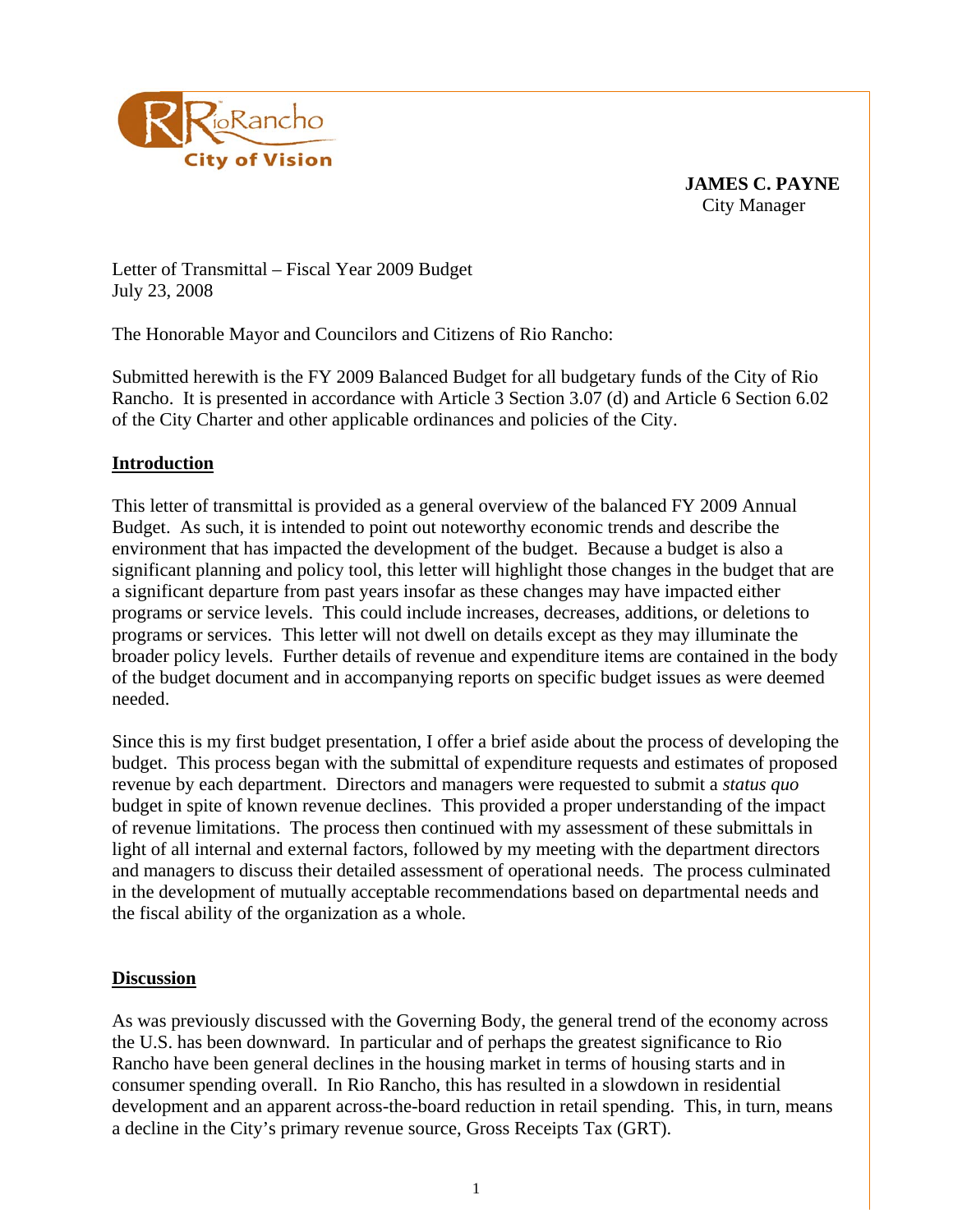Fortunately, these trends and their effects on the City's development appear to be of a relatively short duration. In fact, other sectors of development, mostly commercial, appear to be trending upward while residential development parallels more modest levels of a few years ago. Even if these factors do not have as significant a short-term impact, they speak well of the future for the City.

For the purposes of budget development this means that it is possible to use short-term budget control strategies as opposed to long-term. Tactics such as reducing capital and other one-time expenditures while maintaining spending that impacts ongoing operations is an example of these different approaches. And this is what has been done. As you review the information below, please note that emphasis has been placed on controlling those things that do not have a lasting impact on ongoing programs and services.

# **Analysis of General Fund Revenues and Expenditures**

In that the General Fund speaks the most about the services and programs that are provided by the City, this fund will be given the largest review. Overall, then, the expenditures in this fund, as balanced by projected revenues, are down in approximately 11.34%, or \$7,735,005. To say the least that is a significant reduction in the spending of the City.

The reason for this drop in spending is a reduction in the amount of revenue available. The analysis of this drop is straightforward. The GRT portion of the revenues that impact operations (comprising over 55% of revenues) is expected to decrease over 6%, or \$1,947,028. Offsetting some of this decline is an anticipated increase in Charges for Services of 15%, or \$687,483. In addition, because the revenue decline began in FY 08 there has been a reduction in the beginning fund balance, which because of a strong performance in FY 07, was used in FY 08 to increase available dollars.

The expenditure side of the ledger addresses these revenue decreases in several ways. First, it should be noted that expenditures for Personal Services is up over 9% or \$3,412,105. This is mostly due to across-the-board wage adjustments and other items affecting wages that were negotiated in previous years. This, then, adds to the need to reduce expenditures in other areas of the budget. **Note:** there are only three new positions recommended for approval. One results in a more than offsetting reduction in overtime, the other is contingent on an offsetting revenue source being available. Additionally, several vacant positions have not been funded going forward in this budget. This budget includes funding for 9 elected officials, 700 full time employees and 63 seasonal employees. The average salary increase for full time employees is 4%.

The second general item of note is that Materials and Services and the Capital Outlay portions of the budget are being reduced by over 19% or \$2,995,931. Reductions in such areas as Professional Services (41% or \$650,275), Advertising (18% or \$27,806), Furniture and Equipment (52% or \$550,797) and Travel and Training (17% or \$86,970) will limit some aspects of service delivery by delaying rather than eliminating certain items. Funding for discretionary funds have been included in the balanced budget totaling \$150,000. **Note:** funding for a Federal lobbyist has not been included.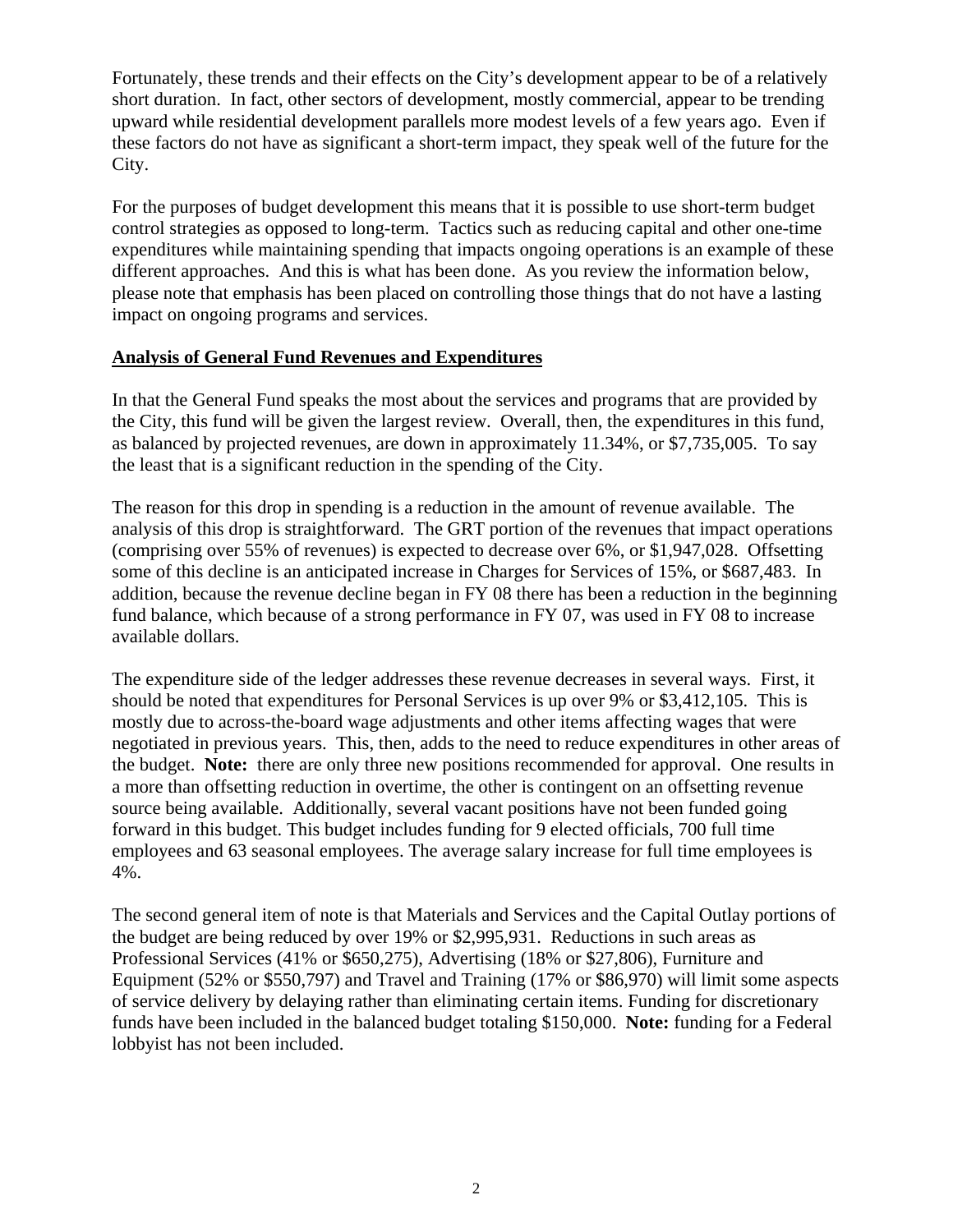# **Analysis of Other Program and Service Funds**

There are a myriad of other funds that are budgeted in the City. For the most part these funds are self-supporting, relatively small, or have little impact on the basic operations of City. Funds that are of more significance include the Road Fund, Infrastructure Fund, Equipment Replacement Fund, and various Impact Fee funds.

As with the GRT, Impact Fee funds are affected by the economic situation. The decline in construction has reduced the ability of these funds to assist in construction of needed infrastructure. Revenues in the Road, Parks and Public Safety Impact Fee budgeted revenues were decreased in May 2008 by \$1,662,000. For FY09 revenues are projected to decrease an additional \$394,845. Projects that may have been made possible by these funds will be placed on hold.

In an effort to maintain service levels, the General Funds support of the Equipment Replacement Fund has been left intact. Equipment that is vital to operations will be replaced, however, some needed new equipment will be placed on hold. While the transfer from the General Fund is comparable between FY08 and FY09, the budgeted expenditures declined from \$1,832,751 to \$508,265 due to the large beginning fund balance in FY08. The availability of funds in FY08 allowed considerable improvement of the ageing fleet.

The Infrastructure Fund has seen good times in recent years. Unfortunately, this has been the fund hardest hit by reductions, with General Fund support for projects being cut from \$5,485,422 to \$0. It is, however, anticipated that bond proceeds from a GRT bond will be able to provide approximately \$6,000,000 in funding on a one-time basis for projects in both the Infrastructure and the Municipal Road Funds.

The Municipal Road Fund also bore the brunt of more reductions, with General Fund support going to zero from a 2008 level of \$1,270,287. Of course, gasoline taxes will allow the continuation of the repair and maintenance programs needed to maintain our streets and right-ofways. Some projects normally found in this fund may be possible through borrowing as noted above.

The Public Works – Utilities Fund is another significant fund in the budget. This is an enterprise fund and is expected to generate its own source of funding through fees. It is a \$30,000,000 business that is expecting a slight reduction of about 3% in revenues. **Note:** a rate study is being conducted to take into account changes in the cost of its many expenses, and to consider the cost of water rights and other ongoing costs not previously included in the utilities rates.

While not receiving any significant funding, one program note is the formation of a new Computer Equipment Replacement Fund. Once this fund is able to be fully endowed, it will operate similar to the more familiar vehicle replacement fund, allowing more regular replacement of vital IT equipment.

One final note regarding the **Fund Balance**. The reserves of the city are intended to assist in cash flow of the city as well as provide a cushion for unanticipated shortfalls. As a general standard, anticipated shortfalls should be budgeted as such. In the case of this year's budget, the expected briefness of the situation does allow the limited use of the unreserved fund balance; and it is recommended for reduction from 14.07% to 11.63%. In addition, controls have been placed on the current year's budget to increase what will be available to carry over into the next year.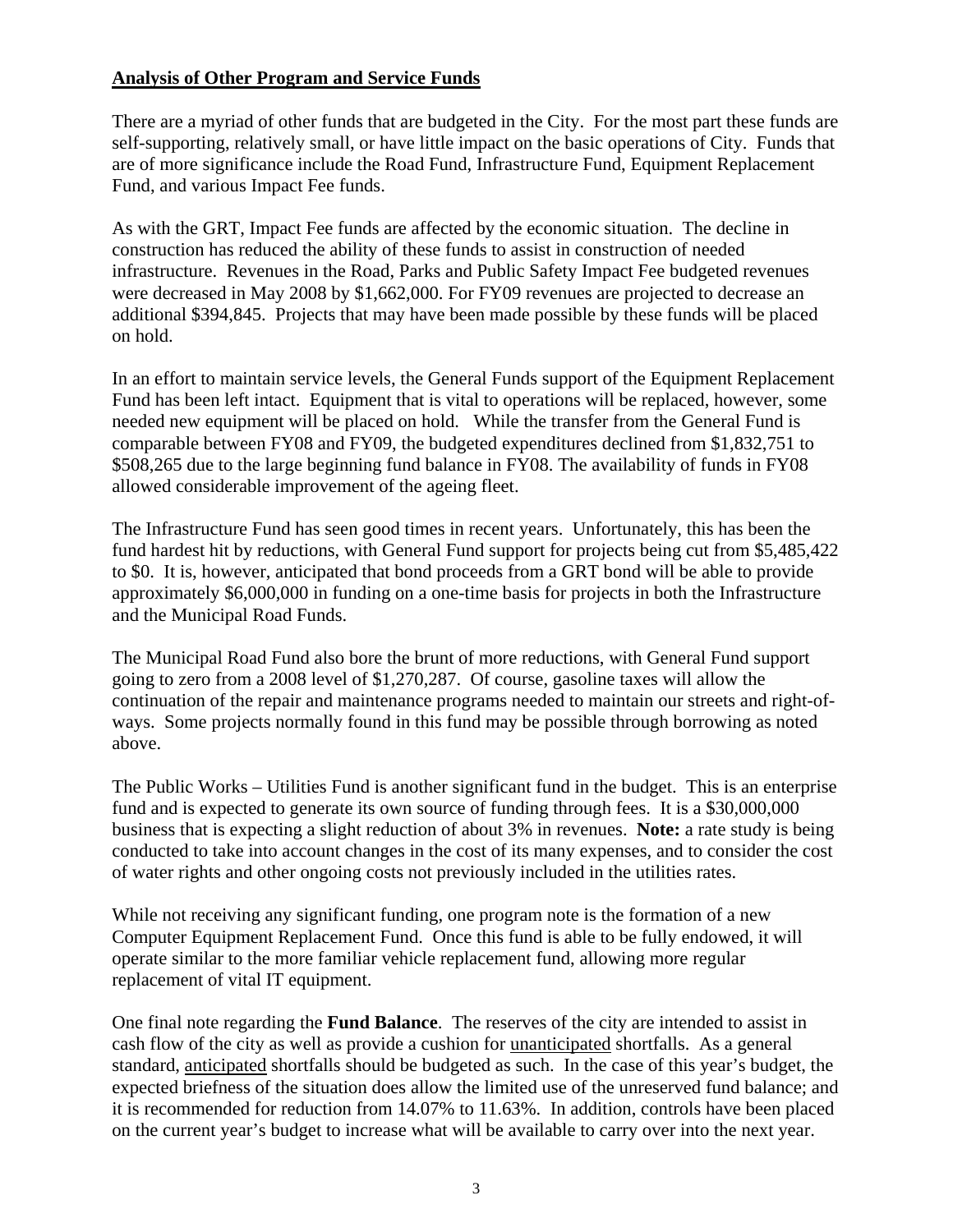# **Conclusion**

The formation and ultimate deliberation surrounding a contracting or reducing budget involves a far different discussion than that of an expanding budget. In an expanding environment, the debate generally involves who gets what piece of the new pie. However, in a contracting environment it must be realized that to increase one area demands a like reduction in another area. In other words, it is no longer simply a matter of reducing one proposed increase to fund another proposed increase. It now is taking from an existing, perhaps assumed to be supported area, to give to another. Or it could be taking proportionately more from one area than another to support that area. In any case, let me assure you it is far more enjoyable to be working with an expanding economy than a contracting one!

Nonetheless, what is contained in this budget is staff's best effort at working within our means to provide resources necessary to achieve both the expectations of the City Council and of the citizens of an expanding, growing community. With this budget, core and important services and programs will be maintained.

Particular thanks to Dick Kristof, Judy Dolley, Juan Mejia and others in the Finance Department, and Laura Fitzpatrick of my staff, for their invaluable assistance in the preparation of this budget. Thanks also to the department directors and managers for their support of a new budget paradigm.

Respectfully submitted,

Jesuit Popper

James C. Payne City Manager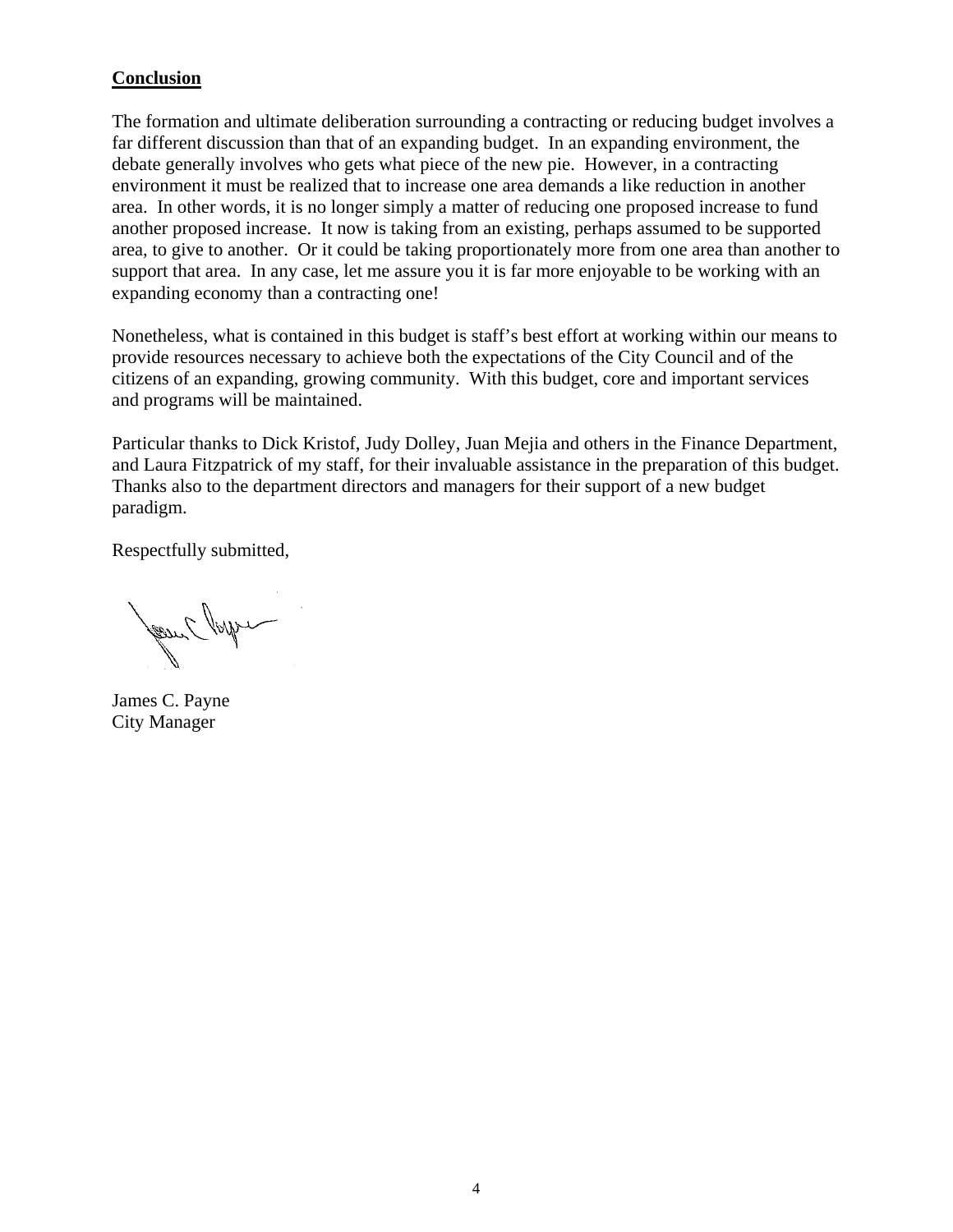# **CITY GOALS**

### **QUALITY AND EXCELLENCE GOAL**

Strive to improve overall effectiveness in all aspects of services and become a community of quality and excellence.

# **STRATEGIC INITIATIVE GOAL**

Identify and support the development of strategic goals and objectives to enhance the long- term vision of the community.

# **ECONOMIC DEVELOPMENT GOAL**

Define, encourage, and guide a sustainable, long-term, economic and community development

policy to grow the City fiscal capacity.

# **PUBLIC SAFETY GOAL**

Assure a safe, secure, and healthful community through the efficient delivery of Public Safety services designed to be preventative, protective, and responsive.

### **LAND USE GOAL**

 Further enhance and refine comprehensive land use planning and establish citywide priorities for growth and development that guide sustainable population, employment and commercial growth.

#### **SERVICES GOAL**

 Maintain and enhance quality of life facilities and services to the citizens by providing innovative and excellent facilities, programming, and outreach.

#### **OPERATIONS GOAL**

 Continue to define, improve, and enhance the delivery and effectiveness of operations and services within city government and to the citizens of the community.

### **CAPITAL IMPROVEMENT GOAL**

 Enhance the overall quality of life through well planned and coordinated public and private capital improvements and facilities.

#### **ENVIRONMENTAL GOAL**

Identify and protect the quality of the natural environment to improve the quality of life for Rio Rancho residents.

### **FINANCIAL GOAL**

 Financially plan for, support, audit and protect the programs and services of Rio Rancho to ensure the long term economic well being of the City.

#### **WORKFORCE GOAL**

Recruit and support high quality, motivated employees; promote continued training of employees; and, strive to provide a safe work environment.

### **PARTNERSHIP GOAL**

Partner with other levels and/or jurisdictions of Government, Schools, and other public and private entities to enhance area services and infrastructure.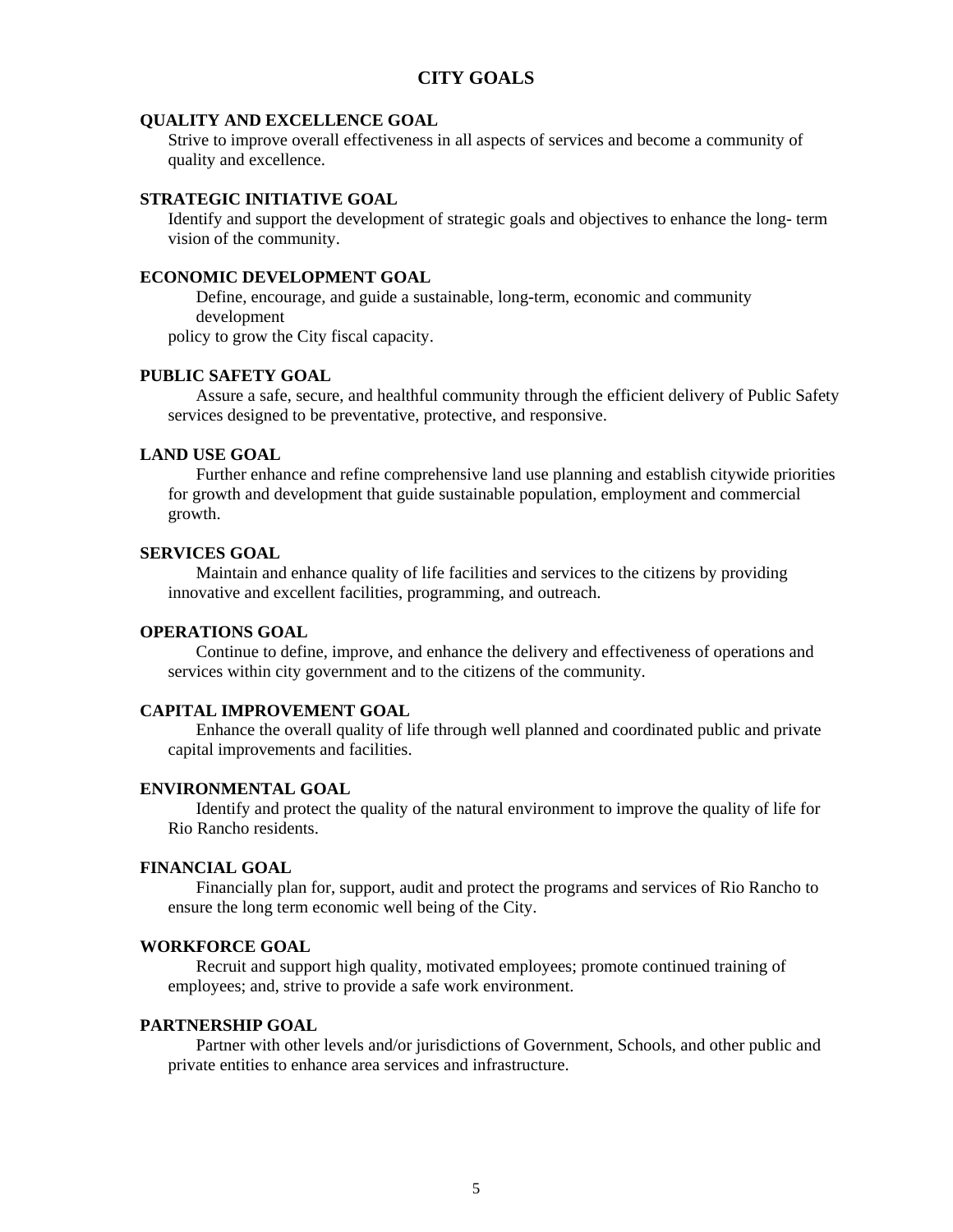| $\bigoplus$                                 |  |
|---------------------------------------------|--|
| NANCE OFFICERS<br>GOV                       |  |
|                                             |  |
| Distinguished<br>Budget Presentation        |  |
| Award                                       |  |
| <b>PRESENTED TO:</b>                        |  |
| <b>City of Rio Rancho</b>                   |  |
| New Mexico<br>For the Fiscal Year Beginning |  |
| July 1, 2007                                |  |
| 38. L T. C.                                 |  |
| Expositive Director                         |  |
|                                             |  |
|                                             |  |
|                                             |  |
| $\sim$                                      |  |
|                                             |  |
|                                             |  |

The Government Finance Officers Association of the United State and Canada (GFOA) presented an Award for Distinguished Budget Presentation to the City of Rio Rancho for its Annual Operating Budget for Fiscal Year beginning July 1, 2007 through June 30, 2008.

In order to receive this award, a government must publish a budget document that meets program criteria as a policy document, as an operations guide, as a financial plan and as a communications medium.

The award is valid for a period of one year only. We believe our current budget (FY09) continues to conform to program requirements, and we are submitting it to GFOA to determine its eligibility for another award.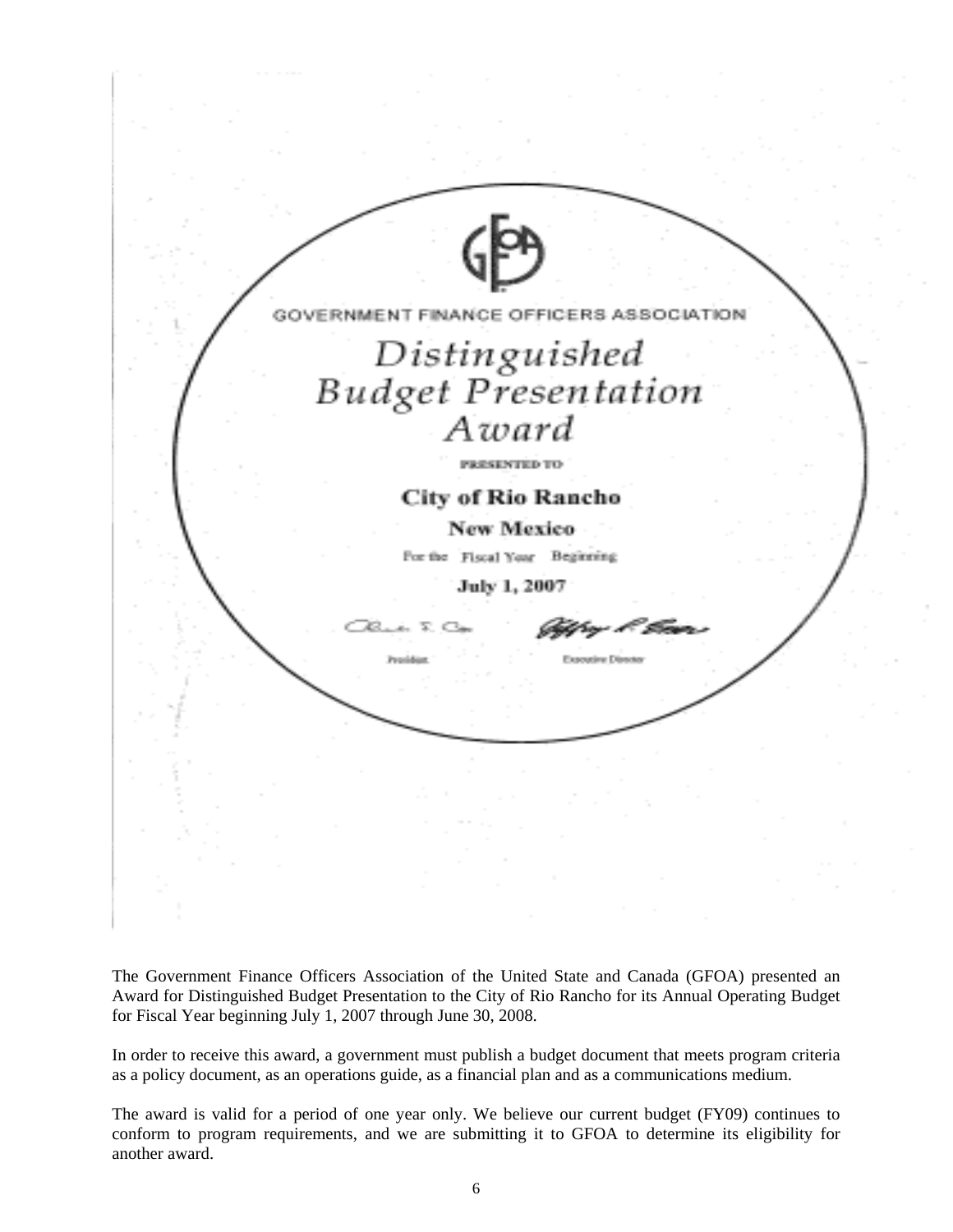# **CITY OF RIO RANCHO GENERAL FUND SUMMARY FOR THE PERIOD 7/1/08 TO 6/30/09**

|                                    | <b>FY 2008</b> |                   | <b>FY 2009</b> |
|------------------------------------|----------------|-------------------|----------------|
|                                    | <b>Revised</b> | <b>Adjustment</b> | <b>Budget</b>  |
| <b>Beginning Fund Balance</b>      | 14,625,277     | (6,234,926)       | 8,390,351      |
|                                    |                |                   |                |
| Revenues                           |                |                   |                |
| Property Tax                       | 8,977,991      | 463,442           | 9,441,433      |
| <b>Gross Receipts Tax</b>          | 30,522,462     | (1,947,028)       | 28,575,434     |
| <b>Franchise Fees</b>              | 2,859,974      | 50,572            | 2,910,546      |
| <b>Licenses and Permits</b>        | 376,048        | (25,208)          | 350,840        |
| Grants                             | 2,118,503      | (665, 571)        | 1,452,932      |
| <b>State Shared Taxes</b>          | 283,726        | 6,613             | 290,339        |
| <b>General Government</b>          | 2,160,277      | 52,684            | 2,212,961      |
| <b>Public Safety</b>               | 1,843,540      | 77,950            | 1,921,490      |
| <b>Culture and Recreation</b>      | 734,060        | 536,849           | 1,270,909      |
| <b>Fines and Forfeitures</b>       | 1,091,086      | 22,157            | 1,113,243      |
| <b>Other Miscellaneous Revenue</b> | 2,516,252      | (82, 526)         | 2,433,726      |
| <b>Total Revenues</b>              | 53,483,919     | (1,510,066)       | 51,973,853     |
| <b>Other Financing Sources</b>     |                |                   |                |
| <b>Transfer In</b>                 | 152,850        | 9,987             | 162,837        |
| Total                              | 68,262,046     | (7, 735, 005)     | 60,527,041     |
| Expenditures                       |                |                   |                |
| <b>Personal Services</b>           | 36,797,557     | 3,412,105         | 40,209,662     |
| <b>Materials and Services</b>      | 15, 115, 424   | (2,305,669)       | 12,809,755     |
| Capital Outlay                     | 879,362        | (690, 262)        | 189,100        |
| <b>Total Expenditures</b>          | 52,792,343     | 416,174           | 53,208,517     |
|                                    |                |                   |                |
| <b>Other Financing Sources</b>     |                |                   |                |
| <b>Transfer Out</b>                | 8,887,876      | (7,896,366)       | 991,510        |
| <b>Ending Fund Balance</b>         |                |                   |                |
| Unreserved                         | 2,298,034      | (405, 063)        | 1,892,971      |
| Reserved                           | 4,383,793      | 50,250            | 4,434,043      |
| <b>Total Ending Fund Balance</b>   | 6,681,827      | (354, 813)        | 6,327,014      |
| Total                              | 68,362,046     | (7,835,005)       | 60,527,041     |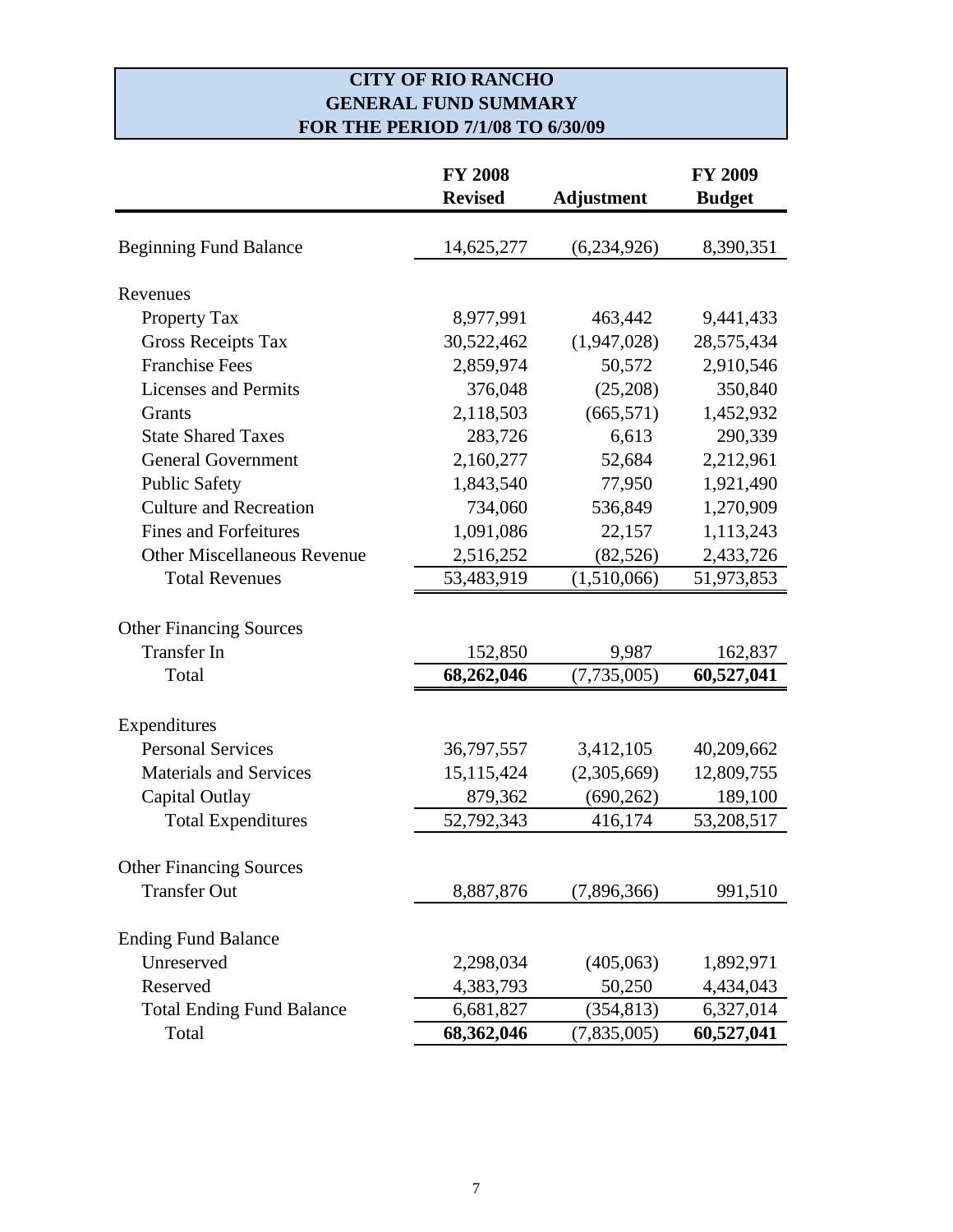

| <b>Property Tax</b>       | \$<br>9,398,019  |
|---------------------------|------------------|
| <b>Gross Receipts Tax</b> | 28,575,434       |
| <b>Franchise Fees</b>     | 2,910,546        |
| <b>Other Revenues</b>     | 11,089,854       |
| <b>Transfer In</b>        | 162,837          |
| <b>Total Revenue</b>      | \$<br>52,136,690 |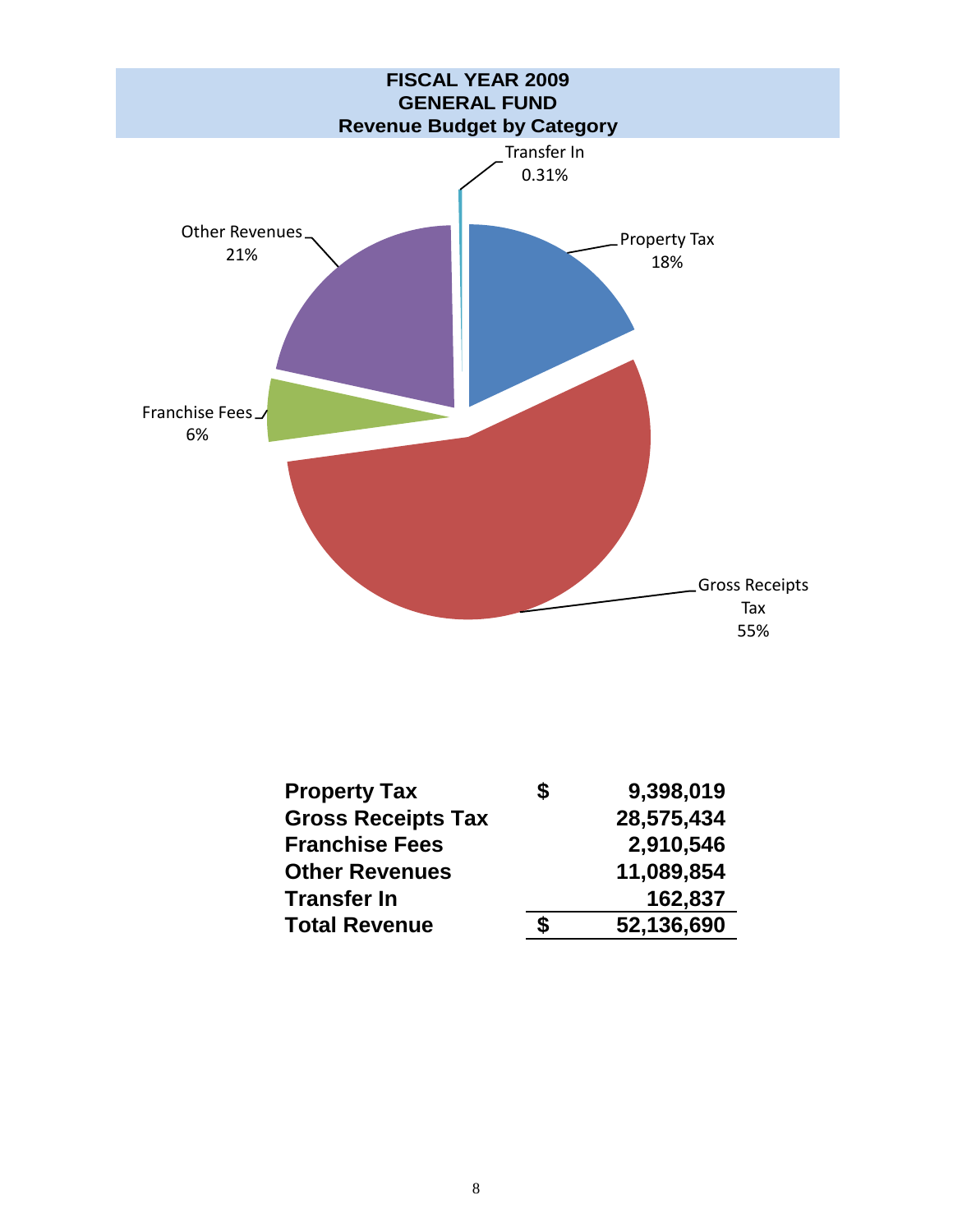

| <b>Personal Services</b>        | S  | 40,209,662 |
|---------------------------------|----|------------|
| <b>Materials &amp; Services</b> | \$ | 12,809,755 |
| <b>Capital Outlay</b>           | \$ | 189,100    |
| <b>Transfers</b>                | S  | 991,510    |
| <b>Total Expenditures</b>       | \$ | 54,200,027 |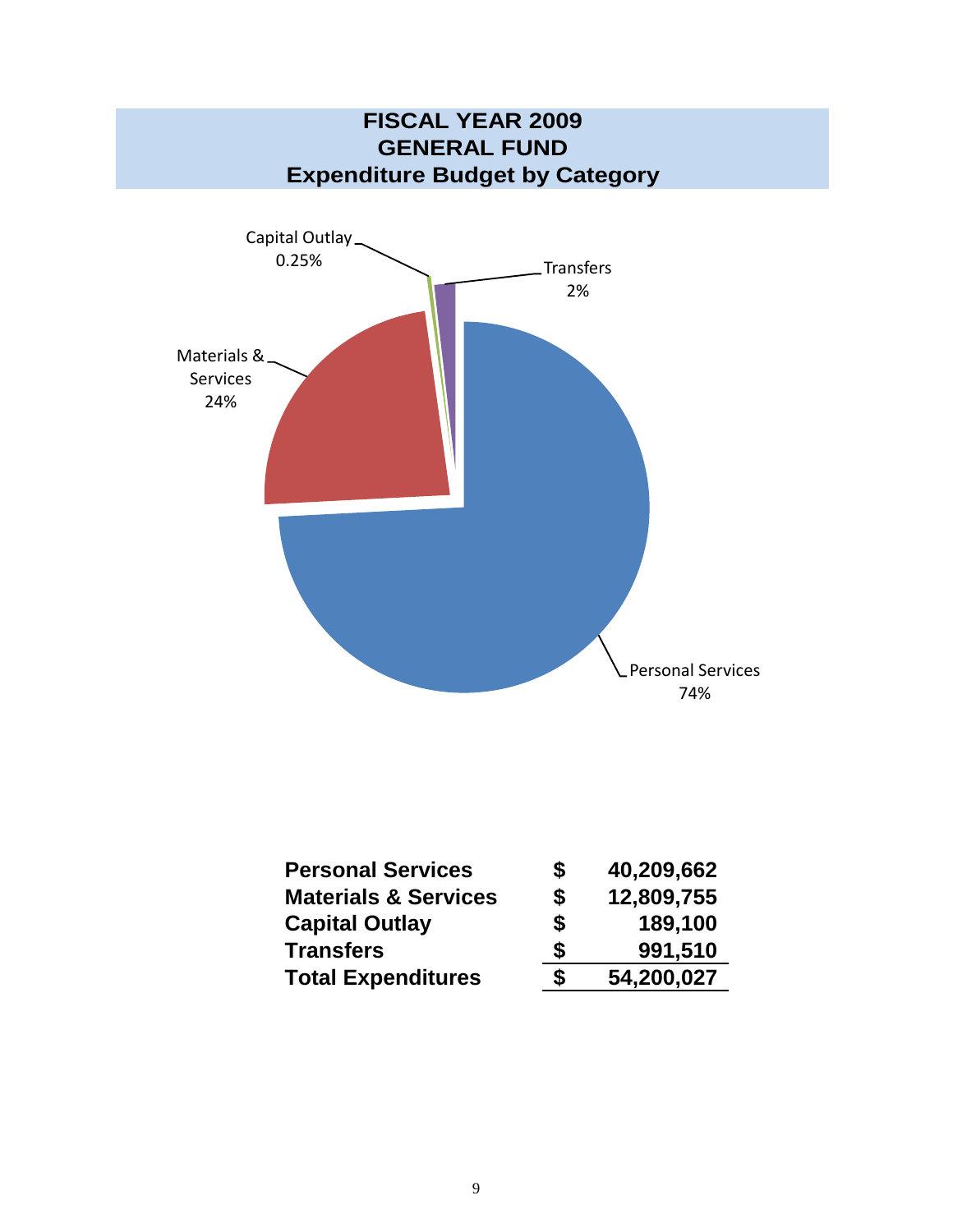

**GENERAL FUND**

| <b>Administration</b>                 | \$<br>1,114,514  |
|---------------------------------------|------------------|
| <b>Fiduciary</b>                      | 720,297          |
| <b>City Council</b>                   | 223,880          |
| <b>City Clerk</b>                     | 284,486          |
| <b>City Attorney</b>                  | 751,398          |
| <b>Human Resources</b>                | 899,490          |
| <b>Financial Services</b>             | 1,713,716        |
| <b>Information Technology</b>         | 1,032,490        |
| Parks, Recreation and Community Serv. | 7,581,261        |
| Library                               | 2,022,927        |
| <b>Development Services</b>           | 2,749,809        |
| <b>Public Works</b>                   | 8,033,464        |
| <b>Municipal Court</b>                | 1,075,257        |
| <b>Police</b>                         | 17,242,085       |
| <b>Fire &amp; Rescue</b>              | 8,755,053        |
| Total                                 | \$<br>54,200,127 |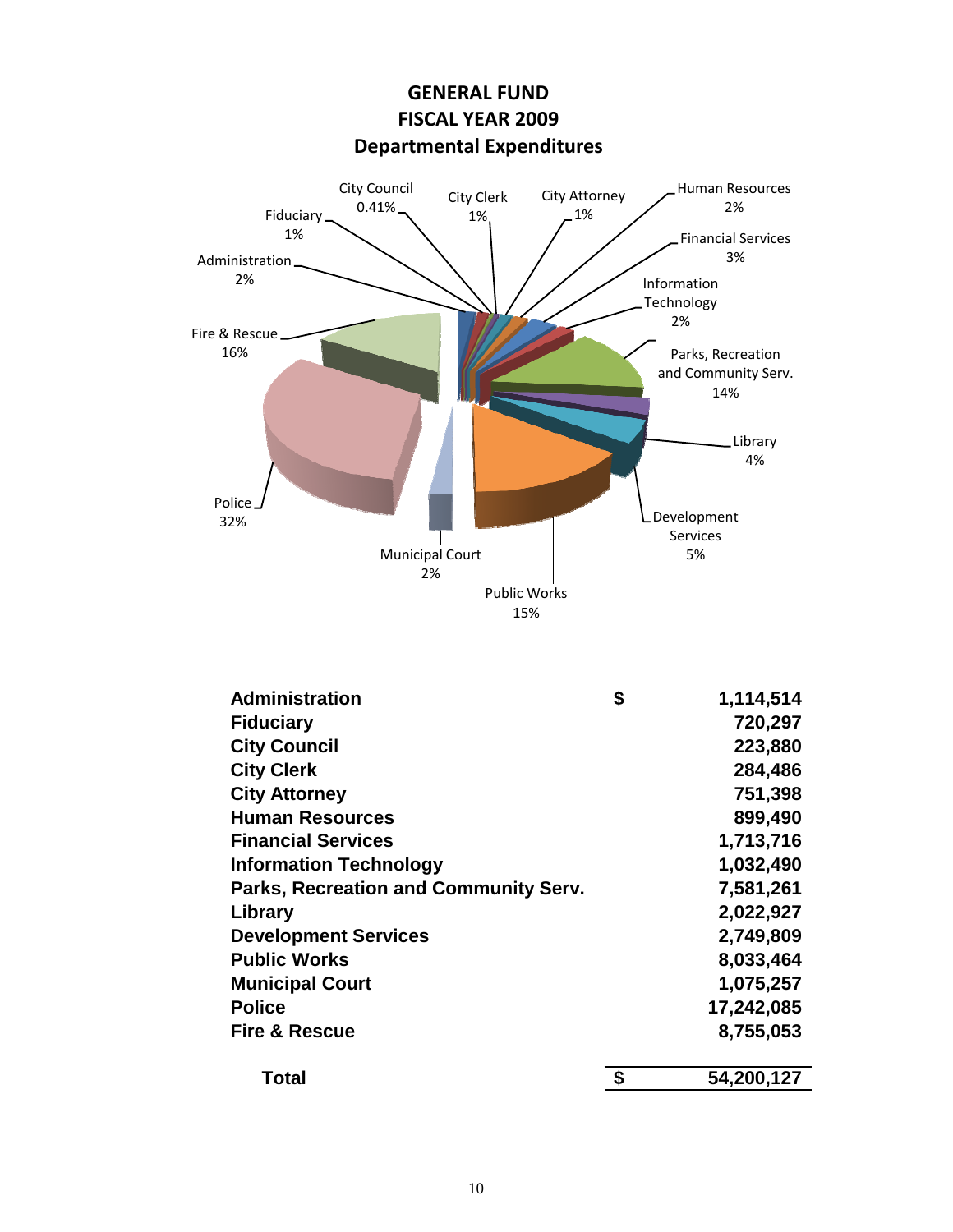#### **CITY OF RIO RANCHO GOVERNMENTAL FUNDS BUDGET SUMMARY FOR THE PERIOD 7/1/2008 TO 6/30/2009**

|     | FUND NUMBER AND TITLE                | FY 09<br><b>BEG FUND</b><br><b>BALANCE</b> |     | <b>REVENUES</b> | <b>OPERATING</b><br><b>TRANSFERS</b> | <b>EXPENDITURE</b> |     | <b>ENDING</b><br><b>FUND</b><br><b>BALANCE</b> |
|-----|--------------------------------------|--------------------------------------------|-----|-----------------|--------------------------------------|--------------------|-----|------------------------------------------------|
| 101 | General                              | \$<br>8,390,351                            | -\$ | 51,973,853      | \$<br>$(828, 673)$ \$                | 53,208,517         | -\$ | 6,327,014                                      |
| 201 | <b>Donation Revenue</b>              | 15,162                                     |     | 4,600           |                                      | 19,662             |     | 100                                            |
| 202 | <b>Animal Control Contributions</b>  | 29,289                                     |     | 36,800          |                                      | 63,989             |     | 2,100                                          |
| 205 | Recreation                           | 9,280                                      |     | 17,500          |                                      | 17,000             |     | 9,780                                          |
| 206 | <b>Recreation Activities</b>         | 390                                        |     | 367,196         |                                      | 366,093            |     | 1,493                                          |
| 207 | <b>KRRB</b> Grant                    | 2                                          |     | 60,000          |                                      | 60,000             |     | 2                                              |
| 208 | <b>Community Response Program</b>    | $\overline{4}$                             |     |                 |                                      |                    |     | $\overline{4}$                                 |
| 210 | City Vending Program                 | 20,189                                     |     | 10,300          |                                      | 27,048             |     | 3,441                                          |
| 212 | Workers Compensation Fund            |                                            |     | 1,000,000       |                                      | 1,000,000          |     |                                                |
| 215 | Senior Center Programs               | 14,185                                     |     | 8,800           |                                      | 18,250             |     | 4,735                                          |
| 216 | Senior Center Programs II            | 12,941                                     |     | 49,769          |                                      | 45,969             |     | 16,741                                         |
| 218 | Rio Transit Grant                    | 3                                          |     |                 |                                      | 3                  |     |                                                |
| 220 | Library                              | 1,588,928                                  |     | 54,865          |                                      | 345,684            |     | 1,298,109                                      |
| 224 | <b>Promotions Fund</b>               | 20,276                                     |     | 199,786         | 113,397                              | 333,459            |     |                                                |
| 225 | <b>Convention Visitors Bureau</b>    | 60,825                                     |     | 386,200         | 25,000                               | 463,938            |     | 8,087                                          |
| 226 | Cable Committee                      | 152,279                                    |     | 132,000         |                                      | 205,500            |     | 78,779                                         |
| 227 | <b>SAD</b> Operations                |                                            |     |                 | 51,582                               | 51,582             |     |                                                |
| 240 | Local Government Correction Fund     | 13,956                                     |     | 181,000         | 161,200                              | 356,156            |     |                                                |
| 241 | Law Enforcement                      | 5,784                                      |     | 104,800         |                                      | 103,535            |     | 7,049                                          |
| 242 | DPS Enforcement Aid                  | 92,137                                     |     | 27,000          |                                      | 23,758             |     | 95,379                                         |
| 243 | <b>Traffic Education</b>             | 34,495                                     |     | 86,000          |                                      | 110,680            |     | 9,815                                          |
| 250 | Fire Protection                      | 70,295                                     |     | 393,188         |                                      | 348,303            |     | 115,180                                        |
| 251 | <b>EMS</b>                           | 6,823                                      |     | 19,850          |                                      | 19.850             |     | 6,823                                          |
| 252 | <b>DPS</b> State Grants              | (3,161)                                    |     | 63,252          |                                      | 60,091             |     |                                                |
| 259 | Federal Grants Fund                  | 374                                        |     | 611,006         |                                      | 611,191            |     | 189                                            |
| 260 | <b>Environmental Gross Receipts</b>  | 185.483                                    |     | 516,258         |                                      | 516,258            |     | 185,483                                        |
| 262 | <b>Central Business District</b>     |                                            |     | 300,000         |                                      | 300,000            |     |                                                |
| 263 | <b>Higher Education GRT</b>          |                                            |     | 1,712,853       |                                      |                    |     | 1,712,853                                      |
| 270 | Municipal Road                       | 376,273                                    |     | 654,115         |                                      | 1,030,388          |     |                                                |
| 301 | Capital Projects                     | 33,591                                     |     | 356,918         |                                      | 341,918            |     | 48,591                                         |
| 305 | Infrastructure                       | 57,724                                     |     | 68,734          |                                      | 68,734             |     | 57,724                                         |
| 307 | <b>Infrastructure Rehabilitation</b> | 48,992                                     |     |                 | 150,000                              | 150,000            |     | 48,992                                         |
| 308 | Unser Blvd SIB Loan Fund             | 7                                          |     | 345,193         |                                      | 345,200            |     |                                                |
| 310 | Recreation Development fund          | 49,927                                     |     |                 |                                      | 49,927             |     |                                                |
| 311 | Computer/Sftwr Replacment            |                                            |     |                 | 30,000                               | 30,000             |     |                                                |
| 312 | <b>Equipment Replacement</b>         | 44,301                                     |     | 16,000          | 501,265                              | 508,265            |     | 53,301                                         |
| 313 | Building Improvement/Replcmt         | 1,008,875                                  |     | 113,059         |                                      | 1,103,500          |     | 18,434                                         |
| 315 | State Appropriation Capital Fund     | 1,528                                      |     | 315,000         |                                      | 315,000            |     | 1,528                                          |
| 323 |                                      |                                            |     |                 |                                      |                    |     |                                                |
|     | SAD 6 Projectfund                    | 41,992                                     |     |                 |                                      | 41,992             |     |                                                |
| 326 | 2004 Library Bond Construction       | 1,770                                      |     |                 |                                      | 1,770              |     |                                                |
| 327 | <b>GRT</b> Bond Construction         | 89,645                                     |     |                 |                                      | 89,645             |     |                                                |
| 328 | 2006 GO Aquatics Construction        | 247,710                                    |     |                 |                                      | 247,710            |     |                                                |
| 351 | Impact Fees - Roads                  | 812,194                                    |     | 638,631         | (18,019)                             | 655,917            |     | 776,889                                        |
| 352 | Impact Fees - Bikeways/Trails        | 22,074                                     |     | 11,000          | (330)                                | 18,500             |     | 14,244                                         |
| 353 | Impact Fees - Parks                  | 339,282                                    |     | 210,000         | (6,300)                              | 119,410            |     | 423,572                                        |
| 354 | Impact Fees - Public Safety          | 433,640                                    |     | 215,000         | (6,000)                              | 370,410            |     | 272,230                                        |
| 355 | <b>Impact Fees - Drainage</b>        | 234,588                                    |     | 506,150         | (14, 734)                            | 250,000            |     | 476,004                                        |
| 362 | SAD 5 Debt Service                   | 101,316                                    |     | 87,980          | (157, 491)                           | 800                |     | 31,005                                         |
| 363 | SAD 6 Debt Service                   | 1,489,481                                  |     | 1,241,972       | (10, 345)                            | 1,938,819          |     | 782,289                                        |
| 374 | Domestic Violence Response           | 11                                         |     |                 |                                      | 11                 |     |                                                |
| 375 | HUD-CDBG Fund                        | 7                                          |     | 311,108         |                                      | 311,108            |     | 7                                              |
| 376 | Crime Victims Assistance II          | 676                                        |     | 34,400          | 10,648                               | 45,048             |     | 676                                            |
| 377 | HUD - CDBG                           | (9,192)                                    |     | 32,974          |                                      | 23,782             |     |                                                |
| 401 | G.O. Bonds Debt Service              | 3,779,250                                  |     | 3,838,113       |                                      | 2,959,913          |     | 4,657,450                                      |
| 423 | Refunding Sales Tax Series 2003      | 25,295                                     |     | 641,872         |                                      | 653,657            |     | 13,510                                         |
| 424 | Series 2005 GRT Debt Service         | 17,563                                     |     | 1,117,224       |                                      | 1,117,224          |     | 17,563                                         |
| 706 | Solid Waste Indigent Fund            | 12,440                                     |     | 10,000          |                                      | 22,440             |     |                                                |
| 710 | RREDC Agency Fund                    | 2,117                                      |     | 40,000          | (1,200)                              | 40,917             |     |                                                |
|     | <b>TOTAL</b>                         | \$<br>19,983,367                           | \$  | 69,082,319      | \$<br>\$<br>ä,                       | 71,487,604         | \$  | 17,578,082                                     |